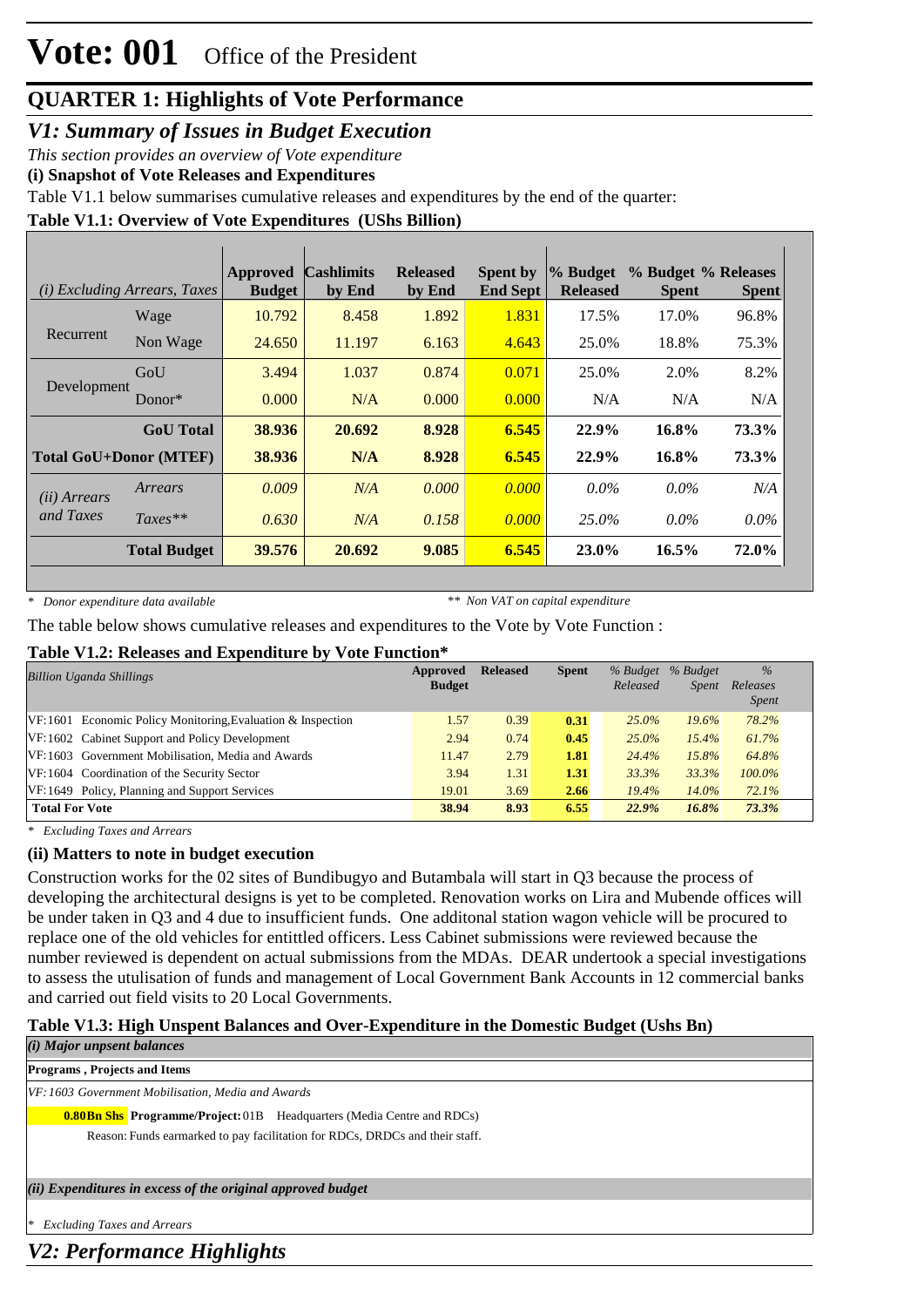# **Vote: 001** Office of the President

### **QUARTER 1: Highlights of Vote Performance**

*This section provides highlights of output performance, focusing on key outputs and actions impelemented to improve section performance.*

#### **Table V2.1: Key Vote Output Indicators and Expenditures\***

| Vote, Vote Function<br><b>Key Output</b><br><b>Output: 160101</b>                                  | <b>Approved Budget and</b><br><b>Planned outputs</b><br>Vote Function: 1601 Economic Policy Monitoring, Evaluation & Inspection<br>Monitoring the performance of government policies, programmes and projects<br>Description of Performance: Monitoring conducted to assess<br>progress of establishment of        |       | <b>Cumulative Expenditure</b><br>and Performance                                                                                                                                                                                                                                                                                                                                                     |       | <b>Status and Reasons for any</b><br><b>Variation from Plans</b>                                                                                                                                                                                                                                 |       |
|----------------------------------------------------------------------------------------------------|--------------------------------------------------------------------------------------------------------------------------------------------------------------------------------------------------------------------------------------------------------------------------------------------------------------------|-------|------------------------------------------------------------------------------------------------------------------------------------------------------------------------------------------------------------------------------------------------------------------------------------------------------------------------------------------------------------------------------------------------------|-------|--------------------------------------------------------------------------------------------------------------------------------------------------------------------------------------------------------------------------------------------------------------------------------------------------|-------|
|                                                                                                    |                                                                                                                                                                                                                                                                                                                    |       |                                                                                                                                                                                                                                                                                                                                                                                                      |       |                                                                                                                                                                                                                                                                                                  |       |
|                                                                                                    |                                                                                                                                                                                                                                                                                                                    |       |                                                                                                                                                                                                                                                                                                                                                                                                      |       |                                                                                                                                                                                                                                                                                                  |       |
|                                                                                                    |                                                                                                                                                                                                                                                                                                                    |       |                                                                                                                                                                                                                                                                                                                                                                                                      |       |                                                                                                                                                                                                                                                                                                  |       |
|                                                                                                    | Irrigation schemes and water<br>harvesting technologies for<br>increased agricultural<br>productivity<br>Progress of Energy production<br>projects and schemes<br>monitored; hydro-power, solar                                                                                                                    |       | Monitored 06 large scale<br>irrigation schemes, 07 small<br>scale irrigation schemes, 26<br>valley dams and 07 valley tanks<br>in 17 districts across the<br>country. A report produced.                                                                                                                                                                                                             |       | N/A                                                                                                                                                                                                                                                                                              |       |
| Performance Indicators:                                                                            |                                                                                                                                                                                                                                                                                                                    |       |                                                                                                                                                                                                                                                                                                                                                                                                      |       |                                                                                                                                                                                                                                                                                                  |       |
| Percentage of follow up<br>action undertaken on issues<br>identified from monitoring<br>exercises. |                                                                                                                                                                                                                                                                                                                    | 100   |                                                                                                                                                                                                                                                                                                                                                                                                      | 100   |                                                                                                                                                                                                                                                                                                  |       |
| Number of public<br>programmes/projects<br>inspected in a year.                                    |                                                                                                                                                                                                                                                                                                                    | 4     |                                                                                                                                                                                                                                                                                                                                                                                                      | 1     |                                                                                                                                                                                                                                                                                                  |       |
| <b>Output Cost:</b>                                                                                | UShs Bn:                                                                                                                                                                                                                                                                                                           | 0.623 | UShs Bn:                                                                                                                                                                                                                                                                                                                                                                                             |       | 0.116 % Budget Spent:                                                                                                                                                                                                                                                                            | 18.5% |
| <b>Output: 160102</b>                                                                              | <b>Economic policy implementation</b>                                                                                                                                                                                                                                                                              |       |                                                                                                                                                                                                                                                                                                                                                                                                      |       |                                                                                                                                                                                                                                                                                                  |       |
| Performance Indicators:<br>Number of dialogue                                                      | Description of Performance: Inspections carried out to assess<br>developments in the oil and<br>mining sector.<br>Special inspections carried out<br>on the utilization and<br>management of Local<br>Government funds.                                                                                            | 2     | Inspections carried out in 03 oil<br>discovery areas of Kingfisher,<br>Kaiso-Tonya and Bullisa; and<br>Kibaale Refinery Site in Hoima<br>and a report produced.<br>Inspections carried out to assess<br>the utilization of funds and<br>management of LG bank<br>accounts in 12 commercial<br>banks.<br>Field visits conducted in 20<br>districts across the country. A<br>report has been produced. | 1     | The directorate held 01 dialogue<br>meetings with stakeholders in<br>the Oil and Gas Sector because<br>a special assignment of<br>conducting research on the<br>progress of the implementation<br>of the NRM Manifesto (2011-<br>2016) commitments was<br>brought on board as a new<br>priority. |       |
| meetings held with MDAs to<br>address issues identified<br>during monitoring.                      |                                                                                                                                                                                                                                                                                                                    |       |                                                                                                                                                                                                                                                                                                                                                                                                      |       |                                                                                                                                                                                                                                                                                                  |       |
| <b>Output Cost:</b>                                                                                | UShs Bn:                                                                                                                                                                                                                                                                                                           | 0.326 | UShs Bn:                                                                                                                                                                                                                                                                                                                                                                                             |       | 0.066 % Budget Spent:                                                                                                                                                                                                                                                                            | 20.1% |
| <b>Output: 160104</b><br>Description of Performance: Undertake a study on the                      | <b>Economic Research and Information</b><br>strategies in the skills<br>development policy to ensure<br>that it addresses the<br>requirements in the Vision 2040. Programme, NPA, Parliament<br>Selected Public Private<br>Partnership initiatives analysed.<br>Three-year Strategic Plan for<br>DEAR implemented. |       | Consultations are on-going with Wide consultations involving a<br>key stakeholders including; the<br>Ministry of Education and<br>Sports especially the BTVET<br>and MoFPED, data collected<br>and a report is being compiled.                                                                                                                                                                       |       | number of stakeholders are<br>being undertaken which requires<br>time to be concluded.                                                                                                                                                                                                           |       |
| <b>Output Cost:</b>                                                                                | UShs Bn:                                                                                                                                                                                                                                                                                                           | 0.265 | UShs Bn:                                                                                                                                                                                                                                                                                                                                                                                             | 0.053 | % Budget Spent:                                                                                                                                                                                                                                                                                  | 19.9% |
| <b>Vote Function Cost</b>                                                                          | <b>UShs Bn:</b>                                                                                                                                                                                                                                                                                                    |       | 1.572 UShs Bn:                                                                                                                                                                                                                                                                                                                                                                                       | 0.307 | % Budget Spent:                                                                                                                                                                                                                                                                                  | 19.6% |
|                                                                                                    | Vote Function: 1602 Cabinet Support and Policy Development                                                                                                                                                                                                                                                         |       |                                                                                                                                                                                                                                                                                                                                                                                                      |       |                                                                                                                                                                                                                                                                                                  |       |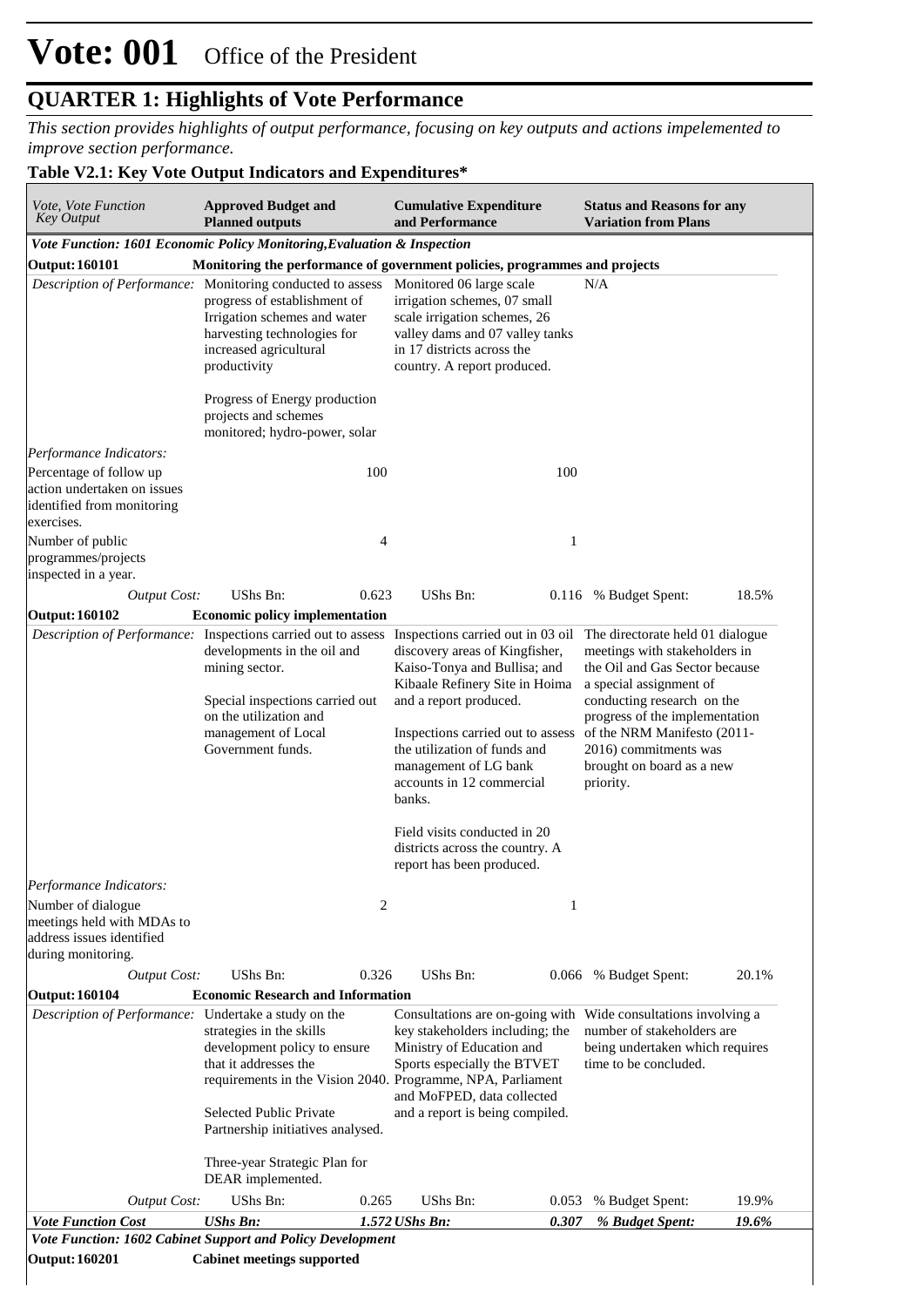| Vote, Vote Function<br><b>Key Output</b>                                                                                       | <b>Approved Budget and</b><br><b>Planned outputs</b>                                                                                      | <b>Cumulative Expenditure</b><br>and Performance                                                               | <b>Status and Reasons for any</b><br><b>Variation from Plans</b>                                      |  |  |  |
|--------------------------------------------------------------------------------------------------------------------------------|-------------------------------------------------------------------------------------------------------------------------------------------|----------------------------------------------------------------------------------------------------------------|-------------------------------------------------------------------------------------------------------|--|--|--|
| Description of Performance:                                                                                                    | 60 Agenda and Minutes issued<br>to Ministers and Ministers of<br>State.                                                                   | 12 Agenda and Minutes of<br>Cabinet Meetings issued to<br>Ministers and Ministers of State                     | <b>Draft Cabinet Submissions</b><br>reviewed are dependent on<br>actual submissions from the<br>MDAs. |  |  |  |
|                                                                                                                                | 12 Agenda and 12 sets of<br>minutes issued to all PS';<br>248 draft cabinet submissions                                                   | 03 Agenda and Minutes of<br>Permanent Secretaries issued<br>40 Draft Cabinet Submissions                       | The number of Extracts issued<br>is dependent on the actual<br>number of Cabinet Decisions            |  |  |  |
|                                                                                                                                | reviewed for adequacy;<br>4,800 extracts of cabinet<br>decisions issued to ministers<br>and PS';                                          | reviewed for adequacy<br>766 Extracts of Cabinet<br>Decisions issued to Ministers<br>and Permanent Secretaries | made.<br>No Ceremonial functions of<br>Cabinet was managed because<br>Ceremonial functions of Cabinet |  |  |  |
|                                                                                                                                | Returns on implementation of<br>Cabinet decisions placed on the<br>Cabinet Agenda every month;                                            | 03 Matters Arising from Cabinet accur.<br>Minutes for 03 months placed<br>on the Agenda                        | are managed as and when they<br>Permananet Secretaries annual<br>retreat and Cabinet retreat are      |  |  |  |
|                                                                                                                                | Cabinet records for 2013 and<br>2014 sorted and bound and part<br>of 2015 sorted;                                                         | 2013 Cabinet records (Minutes<br>and Memoranda) sorted and<br>bound                                            | planned in the subsequent                                                                             |  |  |  |
|                                                                                                                                | 6 Cabinet Committee meetings<br>facilitated;                                                                                              | 01 Cabinet Committee Meetings<br>facilitated                                                                   |                                                                                                       |  |  |  |
|                                                                                                                                | Ceremonial functions of Cabinet<br>managed                                                                                                |                                                                                                                |                                                                                                       |  |  |  |
| Performance Indicators:<br>Average time taken to<br>communicate Cabinet<br>decisions to MDAs after<br>confirmation of minutes. | 3                                                                                                                                         | 3                                                                                                              |                                                                                                       |  |  |  |
| Average number of days<br>taken to scrutinize Cabinet<br>submissions                                                           | 8                                                                                                                                         | 8                                                                                                              |                                                                                                       |  |  |  |
| <b>Output Cost:</b>                                                                                                            | <b>UShs Bn:</b><br>1.580                                                                                                                  | UShs Bn:                                                                                                       | 0.306 % Budget Spent:<br>19.4%                                                                        |  |  |  |
| <b>Output: 160203</b>                                                                                                          | <b>Capacityfor policy formulation strengthened</b>                                                                                        |                                                                                                                |                                                                                                       |  |  |  |
|                                                                                                                                | Description of Performance: Implementation of the 01 Policy Workshop for Policy<br>Comprehensive Long Term<br>Policy Capacity Development | Analysts held.                                                                                                 | Developmnt and dissemination<br>of policy resource materials to<br>MDAs are planned for quarter 3     |  |  |  |
|                                                                                                                                | Plan for the Public Service<br>continued.                                                                                                 | 01 workshop to train Policy<br>Analysists on RIA & RBP held.                                                   | and 4.                                                                                                |  |  |  |
|                                                                                                                                | The Regulatory Best Practice<br>Framework Implemented;                                                                                    | 02 new Senior Policy Analysts<br>trained in Public Policy<br>analysis, formulation and                         |                                                                                                       |  |  |  |
|                                                                                                                                | Newly recruited staff trained /<br>inducted.                                                                                              | management.                                                                                                    |                                                                                                       |  |  |  |
|                                                                                                                                | Meetings for policy practioners<br>held.                                                                                                  | Workshop for Cabinet<br>Secretariat policy analysis<br>training held.                                          |                                                                                                       |  |  |  |
|                                                                                                                                | Computerisation of Cabinet<br>Memos Completed.                                                                                            | Preliminary consultations on the<br>development of the e-Cabinet<br>solution and design of the M &             |                                                                                                       |  |  |  |
|                                                                                                                                | Support to Ministry of Public<br>Service to review and establish<br>competencies for Policy                                               | E framework held.<br>02 national sectoral policies                                                             |                                                                                                       |  |  |  |
|                                                                                                                                | Analysts provided.                                                                                                                        | reviewed for consistency,<br>coherence and harmony.                                                            |                                                                                                       |  |  |  |

| 0.148 % Budget Spent:<br>1.362<br>UShs Bn:<br>UShs Bn:<br><i>Output Cost:</i> | <b>Education Service Commission</b><br>and Parliament of Uganda. |  |  |  |  |       |  |  |  |
|-------------------------------------------------------------------------------|------------------------------------------------------------------|--|--|--|--|-------|--|--|--|
|                                                                               |                                                                  |  |  |  |  | 10.9% |  |  |  |

Consultations for the M&E system were held with URA,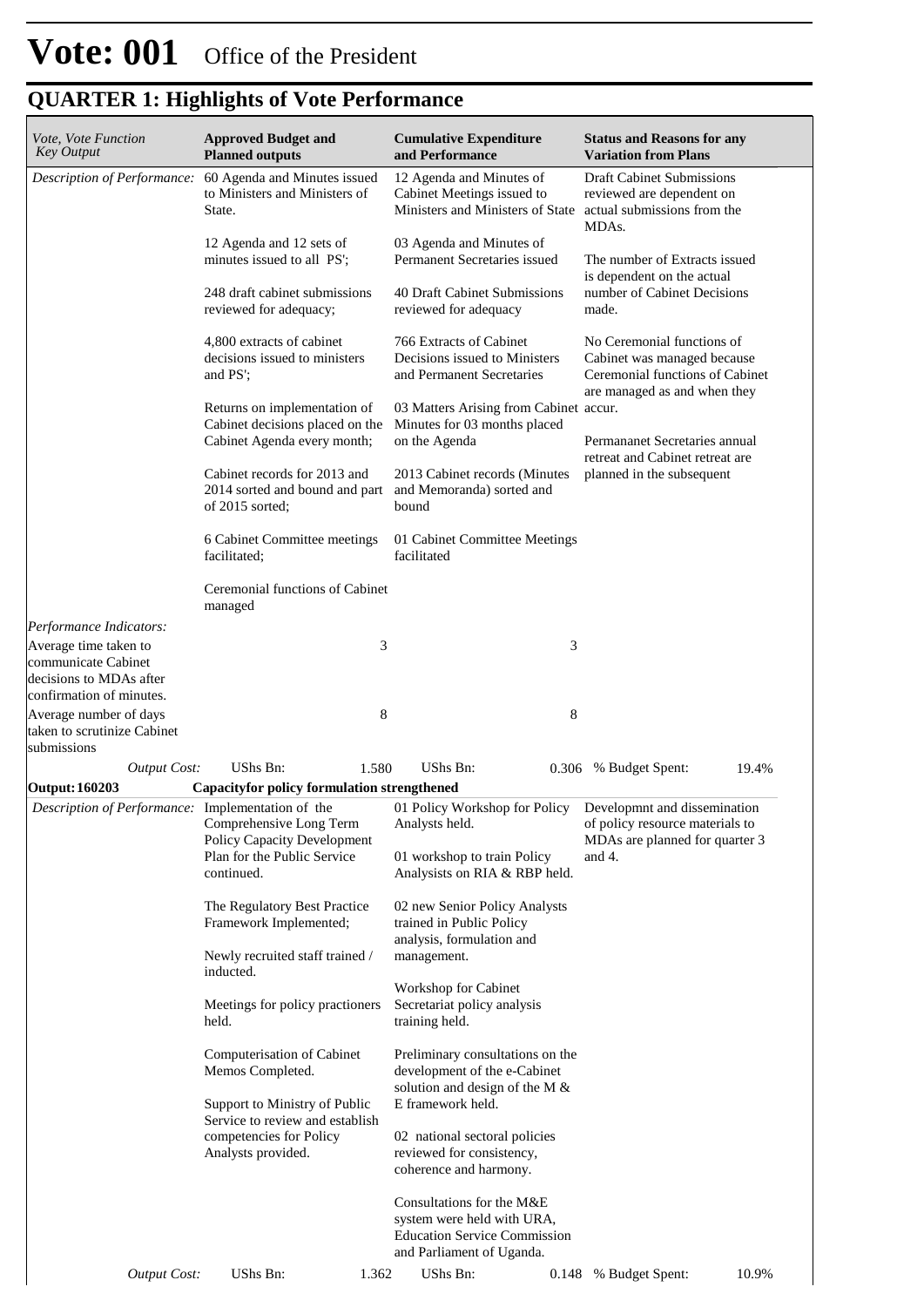| Vote, Vote Function<br>Key Output                                                                                           | <b>Approved Budget and</b><br><b>Planned outputs</b>                                                                                                                                           |       | <b>Cumulative Expenditure</b><br>and Performance                                                                                     |                                                                                                          | <b>Status and Reasons for any</b><br><b>Variation from Plans</b>                                                               |                |  |
|-----------------------------------------------------------------------------------------------------------------------------|------------------------------------------------------------------------------------------------------------------------------------------------------------------------------------------------|-------|--------------------------------------------------------------------------------------------------------------------------------------|----------------------------------------------------------------------------------------------------------|--------------------------------------------------------------------------------------------------------------------------------|----------------|--|
| <b>Vote Function Cost</b>                                                                                                   | <b>UShs Bn:</b>                                                                                                                                                                                |       | 2.942 UShs Bn:<br>0.454                                                                                                              |                                                                                                          | % Budget Spent:                                                                                                                | 15.4%          |  |
| Vote Function: 1603 Government Mobilisation, Media and Awards                                                               |                                                                                                                                                                                                |       |                                                                                                                                      |                                                                                                          |                                                                                                                                |                |  |
| <b>Output: 160352</b>                                                                                                       | <b>Mobilisation and Implementation Monitoring</b>                                                                                                                                              |       |                                                                                                                                      |                                                                                                          |                                                                                                                                |                |  |
| Description of Performance: Sensitisation and awareness                                                                     | campaign programmes<br>conducted in all districts.                                                                                                                                             |       | 1680 sensitisation meetings held RDCs executed their core<br>in 112 districts on Government<br>policies, programmes and<br>projects. | mandate of monitoring<br>government programmes &<br>projects and filed 168<br>quarterly/monthly reports, |                                                                                                                                |                |  |
|                                                                                                                             | Government programs<br>monitored in all Districts.                                                                                                                                             |       | 980 talk shows held to create<br>awareness of Government<br>policies, programmes and<br>projects conducted.                          |                                                                                                          | sensitised the population and<br>held talk shows to create<br>awareness on government<br>policies, programmes and<br>projects. |                |  |
|                                                                                                                             | 168 monitoring reports<br>Four (04) regional Workshops<br>submitted by RDCs on<br>for RDCs/DRDCs held.<br>Government programmes and<br>projects and 1080 programmes<br>and projects monitored. |       |                                                                                                                                      |                                                                                                          |                                                                                                                                |                |  |
|                                                                                                                             | Leadership training programs<br>provided at the National<br>Leadership Institute<br>Kyankwanzi.                                                                                                |       | Patriotism trainning for 360<br>Senior six leavers conducted for<br>22 days.                                                         |                                                                                                          |                                                                                                                                |                |  |
| Performance Indicators:                                                                                                     |                                                                                                                                                                                                |       |                                                                                                                                      |                                                                                                          |                                                                                                                                |                |  |
| Percentage of RDCs meeting<br>agreed objectives                                                                             |                                                                                                                                                                                                | 100   | 77                                                                                                                                   |                                                                                                          |                                                                                                                                |                |  |
| Percentage of follow up<br>action taken as a result of<br>Monitoring of government<br>projects/programmes by<br><b>RDCs</b> |                                                                                                                                                                                                | 100   | 25                                                                                                                                   |                                                                                                          |                                                                                                                                |                |  |
| <b>Output Cost:</b>                                                                                                         | UShs Bn:                                                                                                                                                                                       | 6.511 | UShs Bn:<br>1.151                                                                                                                    |                                                                                                          | % Budget Spent:                                                                                                                | 17.7%          |  |
| <b>Vote Function Cost</b>                                                                                                   | <b>UShs Bn:</b>                                                                                                                                                                                |       | 11.472 UShs Bn:<br>1.810                                                                                                             |                                                                                                          | % Budget Spent:                                                                                                                | 15.8%          |  |
| Vote Function: 1604 Coordination of the Security Sector                                                                     |                                                                                                                                                                                                |       |                                                                                                                                      |                                                                                                          |                                                                                                                                |                |  |
| <b>Output: 160401</b>                                                                                                       | <b>Coordination of Security Services</b>                                                                                                                                                       |       |                                                                                                                                      |                                                                                                          |                                                                                                                                |                |  |
|                                                                                                                             |                                                                                                                                                                                                |       | Description of Performance: Security Agencies coordinated. Security Agencies coordinated. N/A                                        |                                                                                                          |                                                                                                                                |                |  |
|                                                                                                                             | Security guideline issued.                                                                                                                                                                     |       | Security guidelines issued.                                                                                                          |                                                                                                          |                                                                                                                                |                |  |
|                                                                                                                             | Inter agency reports analysed.                                                                                                                                                                 |       | Inter agency reports analysed.                                                                                                       |                                                                                                          |                                                                                                                                |                |  |
| Output Cost:                                                                                                                | UShs Bn:                                                                                                                                                                                       | 3.940 | UShs Bn:<br>1.313                                                                                                                    |                                                                                                          | % Budget Spent:                                                                                                                | 33.3%          |  |
| <b>Vote Function Cost</b>                                                                                                   | <b>UShs Bn:</b>                                                                                                                                                                                |       | 3.940 UShs Bn:<br>1.313                                                                                                              |                                                                                                          | % Budget Spent:                                                                                                                | 33.3%          |  |
| Vote Function: 1649 Policy, Planning and Support Services                                                                   |                                                                                                                                                                                                |       |                                                                                                                                      |                                                                                                          |                                                                                                                                |                |  |
| <b>Vote Function Cost</b><br><b>Cost of Vote Services:</b>                                                                  | <b>UShs Bn:</b><br>UShs Bn:                                                                                                                                                                    |       | 19.010 UShs Bn:<br>2.660<br>38.936 UShs Bn:<br>6.545                                                                                 |                                                                                                          | % Budget Spent:<br>% Budget Spent:                                                                                             | 14.0%<br>16.8% |  |
|                                                                                                                             |                                                                                                                                                                                                |       |                                                                                                                                      |                                                                                                          |                                                                                                                                |                |  |

*\* Excluding Taxes and Arrears*

Construction of offices and renovation of exisiting offices will be undertaken in Q3. Procurement process for furniture and tools in the offices of RDCs will commence in Q3. Most priorities under the Uganda Media Centre, Security Coordination and Presidential Awards Committee/Chancery will not be implemented in the FY 2014/15 due to lack of funds.

#### **Table V2.2: Implementing Actions to Improve Vote Performance**

| <b>Planned Actions:</b>                                                                                                                                      | <b>Actual Actions:</b>                                                     | <b>Reasons for Variation</b> |  |  |  |  |  |
|--------------------------------------------------------------------------------------------------------------------------------------------------------------|----------------------------------------------------------------------------|------------------------------|--|--|--|--|--|
| Vote: 001 Office of the President                                                                                                                            |                                                                            |                              |  |  |  |  |  |
| Vote Function: 1603 Government Mobilisation, Media and Awards                                                                                                |                                                                            |                              |  |  |  |  |  |
| Request for increased resource allocation<br>to augument the strengthening of the<br>Uganda Media Centre especially the<br>acquisition of capital equipment. | Request made to the MoFPED for the<br>increase in the resource allocation. | N/A                          |  |  |  |  |  |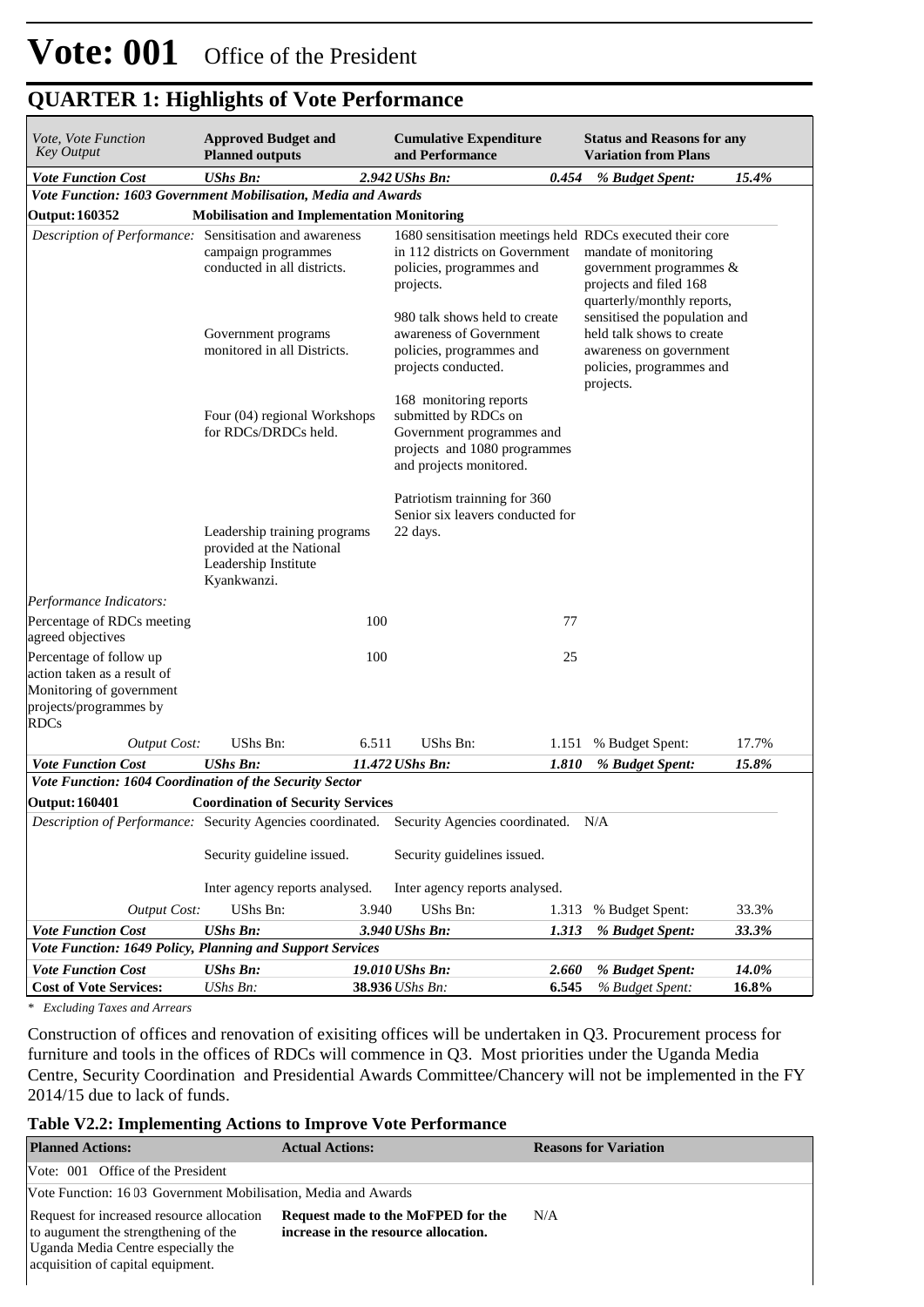| <b>Planned Actions:</b>                                                                                                                                                                          | <b>Actual Actions:</b>                                                                                                                                                                      | <b>Reasons for Variation</b>                                                                        |
|--------------------------------------------------------------------------------------------------------------------------------------------------------------------------------------------------|---------------------------------------------------------------------------------------------------------------------------------------------------------------------------------------------|-----------------------------------------------------------------------------------------------------|
| Vote: 001 Office of the President                                                                                                                                                                |                                                                                                                                                                                             |                                                                                                     |
| Vote Function: 1601 Economic Policy Monitoring, Evaluation & Inspection                                                                                                                          |                                                                                                                                                                                             |                                                                                                     |
| Continue filling all vacant positions in the A Principal Policy Analyst has been<br>staff structure.                                                                                             | recruited.                                                                                                                                                                                  | The wage bill can not allow the<br>recruitment of more staff in the FY<br>2014/15.                  |
|                                                                                                                                                                                                  | A proposed new staff structure has been<br>developed and is pending approval by<br>the MoPS.                                                                                                |                                                                                                     |
| To present request for raised budget<br>ceilings while at the same time continue<br>seeking for funding from other external<br>partners where possible.                                          | The Directorate developed a funding<br>proposal which has been submitted to<br><b>MoFPED</b> and other development<br>partners including GIZ.                                               | $N/A$ .                                                                                             |
| Vote Function: 1602 Cabinet Support and Policy Development                                                                                                                                       |                                                                                                                                                                                             |                                                                                                     |
| Continue to lobby the Prime Minister to<br>approve the proposed Cabinet Committee<br>system.                                                                                                     | <b>Continued to lobby the Prime Minister</b><br>to approve the proposed Cabinet<br>Committee system.                                                                                        | Approval not yet granted.                                                                           |
| Train / induct newly recruited staff, hold<br>meetings for policy practioners; provide<br>support to Ministry of Public Service to                                                               | 01 (One) Policy Workshop for Policy<br><b>Analysts held</b>                                                                                                                                 | N/A                                                                                                 |
| review and establish competencies and<br>performance measures for Policy Analysts                                                                                                                | One workshop to train Policy Analysists<br>on RIA & RBP held                                                                                                                                |                                                                                                     |
|                                                                                                                                                                                                  | Two new Senior Policy Analysts trained<br>in Public Policy analysis, formulation<br>and management and workshop for<br><b>Cabinet Secretariat policy analysis</b><br>training workshop held |                                                                                                     |
| Declared the remaining vacancies to the<br>Public Service Commission.                                                                                                                            | Preliminary arrangements are being to<br>submit the vacancies to the Public<br><b>Service Commission</b>                                                                                    | Submission will be done in phases                                                                   |
| Vote Function: 1603 Government Mobilisation, Media and Awards                                                                                                                                    |                                                                                                                                                                                             |                                                                                                     |
| Ten (10) pickup (Double cabin) vehicles<br>procured for the RDCs/DRDCs to partially<br>replace the aging fleet.                                                                                  | The procurement process for 10 pick up N/A<br>double cabin vehicles is ongoing.                                                                                                             |                                                                                                     |
| Request Ministry of Finance Planning and<br>Economic Development to allocate<br>additional resources to faciliate<br>RDCs/DRDCs.                                                                 | Request made to the MoFPED to uplift<br>the budget ceiling.                                                                                                                                 | N/A                                                                                                 |
| Vote Function: 1604 Coordination of the Security Sector                                                                                                                                          |                                                                                                                                                                                             |                                                                                                     |
| Engage the Ministry of Finance, Planning<br>and Economic Development with a view<br>to secure additional allocation of the<br>resources required to operationalize the<br>National Security Act. | Request for additional funding made to<br>the MoFPED to operationalise the<br><b>National Security Act.</b>                                                                                 | N/A                                                                                                 |
| Request for additional funding to acquire<br>modern ICT equipment                                                                                                                                | <b>Request for additional funding was</b><br>made to the MoFPED.                                                                                                                            | N/A                                                                                                 |
| Request for increased resource allocation.                                                                                                                                                       | <b>Request for increased resource</b><br>allocation made to the MoFPED.                                                                                                                     | N/A                                                                                                 |
| Vote Function: 1649 Policy, Planning and Support Services                                                                                                                                        |                                                                                                                                                                                             |                                                                                                     |
| Office furniture and tools procured for<br>RDC offices.                                                                                                                                          | Aggregation of the items on going<br>before initiation of the procurement<br>process and undertake a single<br>procurement.                                                                 | Funds for all quarters need to be pooled.                                                           |
| Continue to engage MoFPED to create a<br>specific Vote Function output thereby<br>streamlining the provision of facilitation to<br>the offices of Presidential Advisors.                         | MoFPED was engaged on the matter of<br>creating a specific vote function output<br>for Presidential Advisors.                                                                               | N/A                                                                                                 |
| Construct two new office blocks in<br>Butambala and Bundibugyo Districts and<br>carryout renovation for one old office<br>blocks at Lira and Mubende.                                            | The process of developing architectural<br>designs for Bundibugyo and Lwengo<br>sites is ongoing.                                                                                           | Bills of quantities for renovation works on<br>Lira and Mubende offices are yet to be<br>developed. |

*V3: Details of Releases and Expenditure*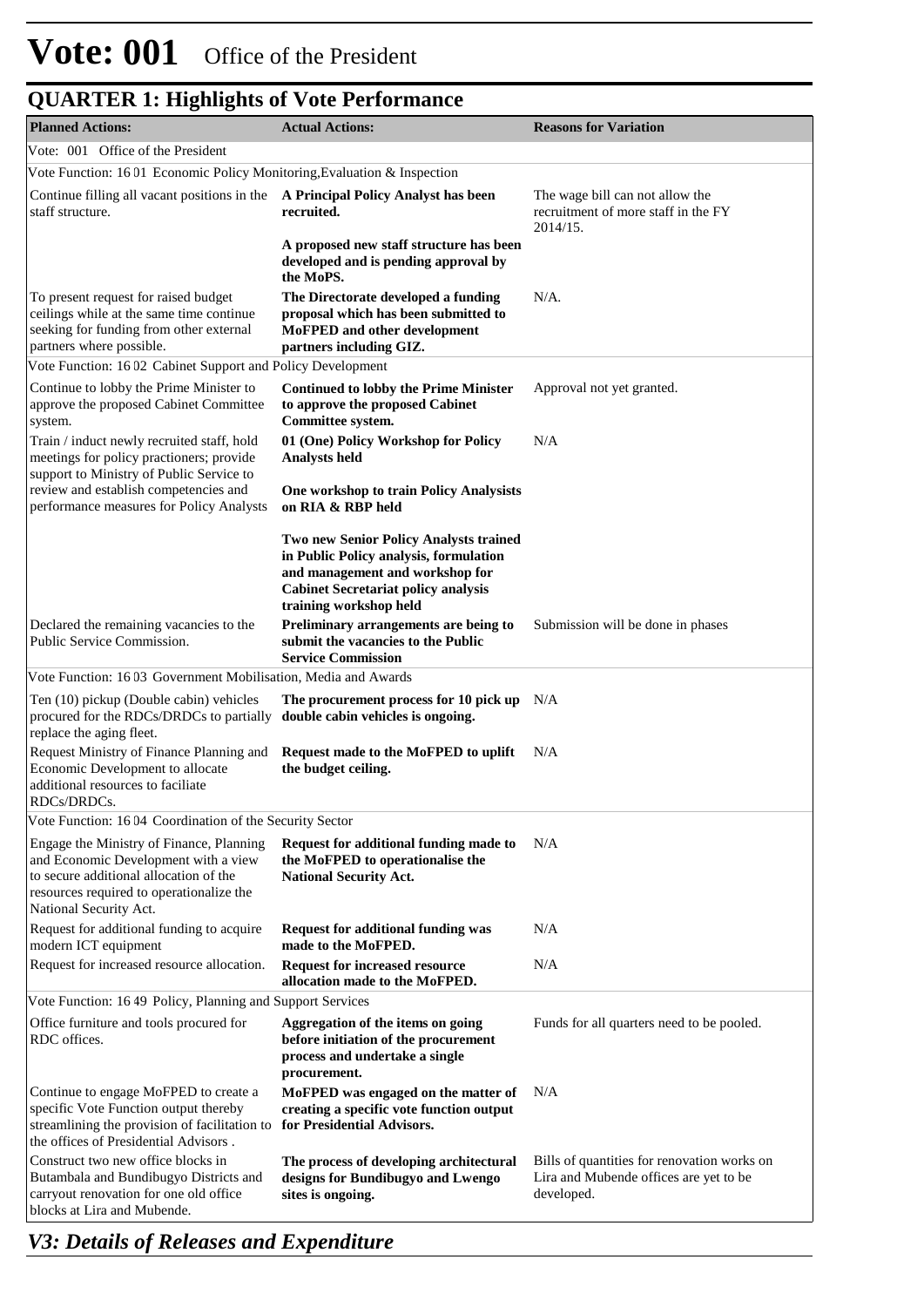*This section provides a comprehensive summary of the outputs delivered by the Vote and further details of Vote expenditures by Vote Function and Expenditure Item.*

#### **Table V3.1: GoU Releases and Expenditure by Output\***

| <b>Billion Uganda Shillings</b>                                                      | <b>Approved</b><br><b>Budget</b> | <b>Released</b> | <b>Spent</b> | $%$ GoU<br><b>Budget</b> | $\%$ GoU<br><b>Budget</b> | $%$ GoU<br>Releases |
|--------------------------------------------------------------------------------------|----------------------------------|-----------------|--------------|--------------------------|---------------------------|---------------------|
|                                                                                      |                                  |                 |              | Released                 | <i>Spent</i>              | Spent               |
| VF:1601 Economic Policy Monitoring, Evaluation & Inspection                          | 1.57                             | 0.39            | 0.31         | 25.0%                    | 19.6%                     | 78.2%               |
| Class: Outputs Provided                                                              | 1.57                             | 0.39            | 0.31         | 25.0%                    | 19.6%                     | 78.2%               |
| 160101 Monitoring the performance of government policies,<br>programmes and projects | 0.62                             | 0.16            | 0.12         | 25.0%                    | 18.5%                     | 74.2%               |
| 160102 Economic policy implementation                                                | 0.33                             | 0.08            | 0.07         | 25.0%                    | 20.1%                     | 80.5%               |
| 160103 Monitoring Implementation of Manifesto Commitments                            | 0.19                             | 0.05            | 0.04         | 25.0%                    | 18.8%                     | 75.1%               |
| 160104 Economic Research and Information                                             | 0.27                             | 0.07            | 0.05         | 25.0%                    | 19.9%                     | 79.6%               |
| 160105 Economic policy development strengthened                                      | 0.16                             | 0.04            | 0.04         | 25.0%                    | 22.6%                     | 90.3%               |
| VF:1602 Cabinet Support and Policy Development                                       | 2.94                             | 0.74            | 0.45         | 25.0%                    | 15.4%                     | 61.7%               |
| Class: Outputs Provided                                                              | 2.94                             | 0.74            | 0.45         | 25.0%                    | 15.4%                     | 61.7%               |
| 160201 Cabinet meetings supported                                                    | 1.58                             | 0.39            | 0.31         | 25.0%                    | 19.4%                     | 77.4%               |
| 160203 Capacityfor policy formulation strengthened                                   | 1.36                             | 0.34            | 0.15         | 25.0%                    | 10.9%                     | 43.6%               |
| VF:1603 Government Mobilisation, Media and Awards                                    | 11.47                            | 2.79            | 1.81         | 24.4%                    | 15.8%                     | 64.8%               |
| Class: Outputs Provided                                                              | 0.35                             | 0.09            | 0.06         | 25.0%                    | 16.9%                     | 67.5%               |
| 160301 National Honours & Awards conferred                                           | 0.35                             | 0.09            | 0.06         | 25.0%                    | 16.9%                     | 67.5%               |
| Class: Outputs Funded                                                                | 10.22                            | 2.48            | 1.68         | 24.3%                    | 16.5%                     | 67.9%               |
| 160351 Media Advisory services provided                                              | 0.70                             | 0.18            | 0.13         | 25.0%                    | 19.3%                     | 77.1%               |
| 160352 Population Mobilised                                                          | 6.51                             | 1.63            | 1.15         | 25.0%                    | 17.7%                     | 70.7%               |
| 160353 Patriotism promoted                                                           | 2.65                             | 0.59            | 0.31         | 22.2%                    | 11.7%                     | 52.7%               |
| 160354 Political Coordination                                                        | 0.36                             | 0.09            | 0.09         | 25.0%                    | 24.4%                     | 97.6%               |
| Class: Capital Purchases                                                             | 0.90                             | 0.23            | 0.07         | 25.0%                    | 7.3%                      | 29.3%               |
| 160375 Purchase of Motor Vehicles and Other Transport Equipment                      | 0.90                             | 0.23            | 0.07         | 25.0%                    | 7.3%                      | 29.3%               |
| VF:1604 Coordination of the Security Sector                                          | 3.94                             | 1.31            | 1.31         | 33.3%                    | 33.3%                     | 100.0%              |
| Class: Outputs Provided                                                              | 3.94                             | 1.31            | 1.31         | 33.3%                    | 33.3%                     | 100.0%              |
| 160401 Coordination of Security Services                                             | 3.94                             | 1.31            | 1.31         | 33.3%                    | 33.3%                     | 100.0%              |
| <b>VF:1649 Policy, Planning and Support Services</b>                                 | 19.01                            | 3.69            | 2.66         | 19.4%                    | 14.0%                     | 72.1%               |
| Class: Outputs Provided                                                              | 16.42                            | 3.04            | 2.65         | 18.5%                    | 16.2%                     | 87.2%               |
| 164901 Policy, consultation, planning and monitoring services                        | 1.04                             | 0.13            | 0.07         | 12.4%                    | 6.7%                      | 54.3%               |
| 164902 Ministry Support Services                                                     | 8.46                             | 1.92            | 1.65         | 22.7%                    | 19.5%                     | 85.7%               |
| 164903 Ministerial and Top Management Services                                       | 6.92                             | 0.99            | 0.94         | 14.3%                    | 13.5%                     | 94.6%               |
| Class: Capital Purchases                                                             | 2.59                             | 0.65            | 0.01         | 25.0%                    | 0.2%                      | 0.8%                |
| 164972 Government Buildings and Administrative Infrastructure                        | 1.51                             | 0.38            | 0.00         | 25.0%                    | 0.1%                      | 0.3%                |
| 164975 Purchase of Motor Vehicles and Other Transport Equipment                      | 0.64                             | 0.16            | 0.00         | 25.0%                    | $0.0\%$                   | 0.0%                |
| 164976 Purchase of Office and ICT Equipment, including Software                      | 0.10                             | 0.02            | 0.00         | 25.0%                    | 4.7%                      | 18.9%               |
| 164977 Purchase of Specialised Machinery & Equipment                                 | 0.32                             | 0.08            | 0.00         | 25.0%                    | 0.0%                      | 0.0%                |
| 164978 Purchase of Office and Residential Furniture and Fittings                     | 0.04                             | 0.01            | 0.00         | 25.0%                    | 0.0%                      | 0.0%                |
| <b>Total For Vote</b>                                                                | 38.94                            | 8.93            | 6.55         | 22.9%                    | 16.8%                     | 73.3%               |

*\* Excluding Taxes and Arrears*

#### **Table V3.2: 2015/16 GoU Expenditure by Item**

| <b>Billion Uganda Shillings</b>                           | Approved<br><b>Budget</b> | <b>Releases</b> | Expend-<br>iture | % Budged<br><b>Released</b> | % Budget<br><b>Spent</b> | %Releases<br><b>Spent</b> |
|-----------------------------------------------------------|---------------------------|-----------------|------------------|-----------------------------|--------------------------|---------------------------|
| <b>Output Class: Outputs Provided</b>                     | 25.22                     | 5.57            | 4.79             | 22.1%                       | 19.0%                    | 85.9%                     |
| 211101 General Staff Salaries                             | 10.30                     | 1.77            | 1.73             | 17.2%                       | 16.8%                    | 97.6%                     |
| 211102 Contract Staff Salaries (Incl. Casuals, Temporary) | 0.41                      | 0.10            | 0.09             | 25.0%                       | 22.6%                    | 90.3%                     |
| 211103 Allowances                                         | 1.27                      | 0.32            | 0.28             | 25.0%                       | 22.1%                    | 88.3%                     |
| 211104 Statutory salaries                                 | 0.09                      | 0.02            | 0.01             | 25.0%                       | 14.9%                    | 59.4%                     |
| 213001 Medical expenses (To employees)                    | 0.04                      | 0.01            | 0.00             | 25.0%                       | 11.6%                    | 46.4%                     |
| 213002 Incapacity, death benefits and funeral expenses    | 0.05                      | 0.01            | 0.00             | 25.0%                       | 0.8%                     | 3.3%                      |
| 221001 Advertising and Public Relations                   | 0.00                      | 0.00            | 0.00             | 25.0%                       | 0.0%                     | $0.0\%$                   |
| 221002 Workshops and Seminars                             | 0.58                      | 0.14            | 0.07             | 25.0%                       | 12.2%                    | 48.7%                     |
| 221003 Staff Training                                     | 0.32                      | 0.08            | 0.05             | 25.0%                       | 15.9%                    | 63.6%                     |
| 221007 Books, Periodicals & Newspapers                    | 0.04                      | 0.01            | 0.00             | 25.0%                       | 6.4%                     | 25.6%                     |
| 221008 Computer supplies and Information Technology (IT)  | 0.13                      | 0.03            | 0.01             | 25.0%                       | 10.6%                    | 42.5%                     |
| 221009 Welfare and Entertainment                          | 0.23                      | 0.06            | 0.04             | 25.0%                       | 19.3%                    | 77.3%                     |
| 221010 Special Meals and Drinks                           | 0.17                      | 0.04            | 0.01             | 22.8%                       | 8.3%                     | 36.5%                     |
| 221011 Printing, Stationery, Photocopying and Binding     | 0.24                      | 0.06            | 0.03             | 25.0%                       | 11.2%                    | 44.8%                     |
| 221012 Small Office Equipment                             | 0.04                      | 0.01            | 0.00             | 25.0%                       | 12.2%                    | 48.6%                     |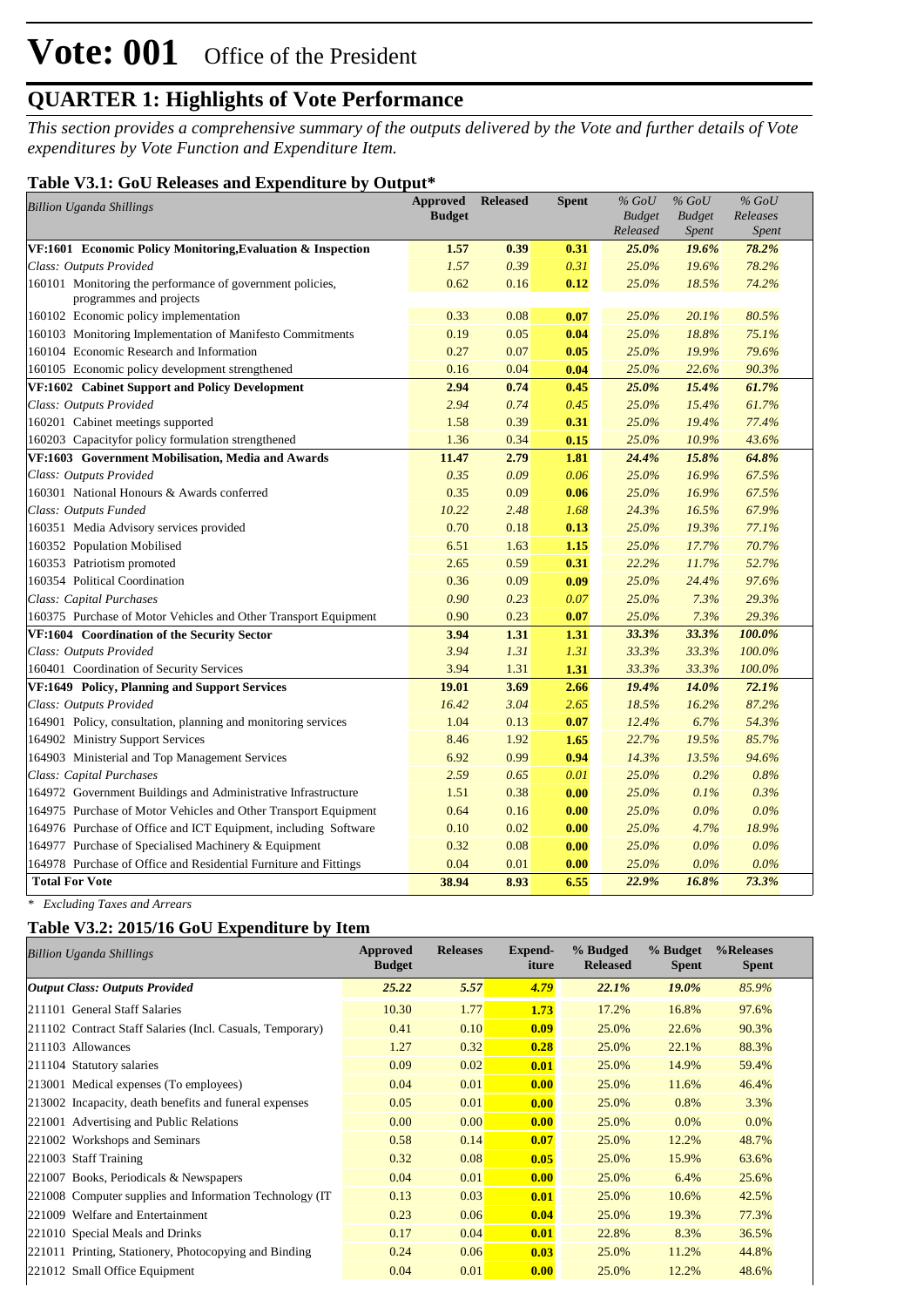| <b>Billion Uganda Shillings</b>                          | <b>Approved</b><br><b>Budget</b> | <b>Releases</b> | <b>Expend-</b><br>iture | % Budged<br><b>Released</b> | % Budget<br><b>Spent</b> | %Releases<br><b>Spent</b> |
|----------------------------------------------------------|----------------------------------|-----------------|-------------------------|-----------------------------|--------------------------|---------------------------|
| 221016 IFMS Recurrent costs                              | 0.05                             | 0.01            | 0.01                    | 25.0%                       | 25.0%                    | 99.9%                     |
| 221017 Subscriptions                                     | 0.13                             | 0.03            | 0.02                    | 25.0%                       | 15.0%                    | 60.1%                     |
| 221020 IPPS Recurrent Costs                              | 0.02                             | 0.00            | 0.00                    | 0.0%                        | 0.0%                     | N/A                       |
| 222001 Telecommunications                                | 0.47                             | 0.12            | 0.08                    | 25.0%                       | 17.8%                    | 71.2%                     |
| 222003 Information and communications technology (ICT)   | 0.03                             | 0.01            | 0.00                    | 25.0%                       | 0.0%                     | 0.0%                      |
| 223001 Property Expenses                                 | 0.00                             | 0.00            | 0.00                    | 25.0%                       | 0.0%                     | 0.0%                      |
| 223002 Rates                                             | 0.00                             | 0.00            | 0.00                    | 25.0%                       | 0.0%                     | 0.0%                      |
| 223003 Rent – (Produced Assets) to private entities      | 0.90                             | 0.22            | 0.17                    | 25.0%                       | 19.5%                    | 77.9%                     |
| 223004 Guard and Security services                       | 0.10                             | 0.02            | 0.02                    | 25.0%                       | 21.0%                    | 83.8%                     |
| 223005 Electricity                                       | 0.09                             | 0.02            | 0.02                    | 25.0%                       | 25.0%                    | 100.0%                    |
| 223006 Water                                             | 0.07                             | 0.02            | 0.02                    | 25.0%                       | 25.0%                    | 100.0%                    |
| 224003 Classified Expenditure                            | 3.94                             | 1.31            | 1.31                    | 33.3%                       | 33.3%                    | 100.0%                    |
| 224004 Cleaning and Sanitation                           | 0.16                             | 0.00            | 0.00                    | 0.0%                        | 0.0%                     | N/A                       |
| 224005 Uniforms, Beddings and Protective Gear            | 0.01                             | 0.00            | 0.00                    | 25.0%                       | 0.0%                     | 0.0%                      |
| 225001 Consultancy Services- Short term                  | 0.02                             | 0.00            | 0.00                    | 0.0%                        | 0.0%                     | N/A                       |
| 227001 Travel inland                                     | 2.11                             | 0.42            | 0.40                    | 20.1%                       | 19.1%                    | 95.0%                     |
| 227002 Travel abroad                                     | 0.70                             | 0.18            | 0.10                    | 25.0%                       | 14.3%                    | 57.1%                     |
| 227004 Fuel, Lubricants and Oils                         | 0.63                             | 0.16            | 0.15                    | 25.0%                       | 23.7%                    | 95.0%                     |
| 228001 Maintenance - Civil                               | 0.19                             | 0.05            | 0.03                    | 25.0%                       | 18.3%                    | 73.2%                     |
| 228002 Maintenance - Vehicles                            | 1.33                             | 0.33            | 0.09                    | 25.0%                       | 7.0%                     | 28.1%                     |
| 228003 Maintenance – Machinery, Equipment & Furniture    | 0.21                             | 0.00            | 0.00                    | 0.7%                        | 0.7%                     | 96.0%                     |
| 228004 Maintenance – Other                               | 0.17                             | 0.00            | 0.00                    | 0.0%                        | 0.0%                     | N/A                       |
| <b>Output Class: Outputs Funded</b>                      | 10.22                            | 2.48            | 1.68                    | 24.3%                       | 16.5%                    | 67.9%                     |
| 263104 Transfers to other govt. Units (Current)          | 5.49                             | 1.37            | 0.90                    | 25.0%                       | 16.4%                    | 65.7%                     |
| 263106 Other Current grants (Current)                    | 4.71                             | 1.10            | 0.78                    | 23.4%                       | 16.6%                    | 71.0%                     |
| 264102 Contributions to Autonomous Institutions (Wage Su | 0.02                             | 0.01            | 0.00                    | 25.0%                       | 3.0%                     | 12.1%                     |
| <b>Output Class: Capital Purchases</b>                   | 4.12                             | 1.03            | 0.07                    | 25.0%                       | 1.7%                     | 6.9%                      |
| 231001 Non Residential buildings (Depreciation)          | 1.51                             | 0.38            | 0.00                    | 25.0%                       | 0.1%                     | 0.3%                      |
| 231004 Transport equipment                               | 1.54                             | 0.38            | 0.07                    | 25.0%                       | 4.3%                     | 17.2%                     |
| 231005 Machinery and equipment                           | 0.41                             | 0.10            | 0.00                    | 25.0%                       | 1.1%                     | 4.4%                      |
| 231006 Furniture and fittings (Depreciation)             | 0.04                             | 0.01            | 0.00                    | 25.0%                       | 0.0%                     | 0.0%                      |
| 312204 Taxes on Machinery, Furniture & Vehicles          | 0.63                             | 0.16            | 0.00                    | 25.0%                       | 0.0%                     | 0.0%                      |
| <b>Output Class: Arrears</b>                             | 0.01                             | 0.00            | 0.00                    | 0.0%                        | $0.0\%$                  | N/A                       |
| 321605 Domestic arrears (Budgeting)                      | 0.00                             | 0.00            | 0.00                    | N/A                         | N/A                      | N/A                       |
| 321614 Electricity arrears (Budgeting)                   | 0.01                             | 0.00            | 0.00                    | 0.0%                        | 0.0%                     | N/A                       |
| <b>Grand Total:</b>                                      | 39.58                            | 9.09            | 6.55                    | 23.0%                       | 16.5%                    | 72.0%                     |
| <b>Total Excluding Taxes and Arrears:</b>                | 38.94                            | 8.93            | 6.55                    | 22.9%                       | 16.8%                    | 73.3%                     |

### **Table V3.3: GoU Releases and Expenditure by Project and Programme\***

| <b>Billion Uganda Shillings</b>                             | <b>Approved</b><br><b>Budget</b> | <b>Released</b> | <b>Spent</b> | $%$ GoU<br><b>Budget</b><br>Released | $%$ GoU<br><b>Budget</b><br>Spent | $%$ GoU<br>Releases<br>Spent |  |
|-------------------------------------------------------------|----------------------------------|-----------------|--------------|--------------------------------------|-----------------------------------|------------------------------|--|
| VF:1601 Economic Policy Monitoring, Evaluation & Inspection | 1.57                             | 0.39            | 0.31         | 25.0%                                | 19.6%                             | 78.2%                        |  |
| <b>Recurrent Programmes</b>                                 |                                  |                 |              |                                      |                                   |                              |  |
| 03<br>Monitoring & Evaluation                               | 0.62                             | 0.16            | 0.12         | 25.0%                                | 18.5%                             | 74.2%                        |  |
| 04<br>Monitoring & Inspection                               | 0.33                             | 0.08            | 0.07         | 25.0%                                | 20.1%                             | 80.5%                        |  |
| 05<br><b>Economic Affairs and Policy Development</b>        | 0.43                             | 0.11            | 0.09         | 25.0%                                | 20.9%                             | 83.7%                        |  |
| 12<br>Manifesto Implementation Unit                         | 0.19                             | 0.05            | 0.04         | 25.0%                                | 18.8%                             | 75.1%                        |  |
| VF:1602 Cabinet Support and Policy Development              | 2.94                             | 0.74            | 0.45         | 25.0%                                | 15.4%                             | 61.7%                        |  |
| <b>Recurrent Programmes</b>                                 |                                  |                 |              |                                      |                                   |                              |  |
| Cabinet Secretariat<br>107                                  | 2.94                             | 0.74            | 0.45         | 25.0%                                | 15.4%                             | 61.7%                        |  |
| VF:1603 Government Mobilisation, Media and Awards           | 11.47                            | 2.79            | 1.81         | 24.4%                                | 15.8%                             | 64.8%                        |  |
| <b>Recurrent Programmes</b>                                 |                                  |                 |              |                                      |                                   |                              |  |
| 01B<br>Headquarters (Media Centre and RDCs)                 | 10.22                            | 2.48            | 1.68         | 24.3%                                | 16.5%                             | 67.9%                        |  |
| 13<br>Presidential Awards Committee                         | 0.35                             | 0.09            | 0.06         | 25.0%                                | 16.9%                             | 67.5%                        |  |
| <b>Development Projects</b>                                 |                                  |                 |              |                                      |                                   |                              |  |
| 0007A Strengthening of the President's Office               | 0.90                             | 0.23            | 0.07         | 25.0%                                | 7.3%                              | 29.3%                        |  |
| VF:1604 Coordination of the Security Sector                 | 3.94                             | 1.31            | 1.31         | 33.3%                                | 33.3%                             | 100.0%                       |  |
| <b>Recurrent Programmes</b>                                 |                                  |                 |              |                                      |                                   |                              |  |
| Headquarters (Security Sector Coordination)<br>01C          | 3.94                             | 1.31            | 1.31         | 33.3%                                | 33.3%                             | 100.0%                       |  |
| VF:1649 Policy, Planning and Support Services               | 19.01                            | 3.69            | 2.66         | 19.4%                                | 14.0%                             | 72.1%                        |  |